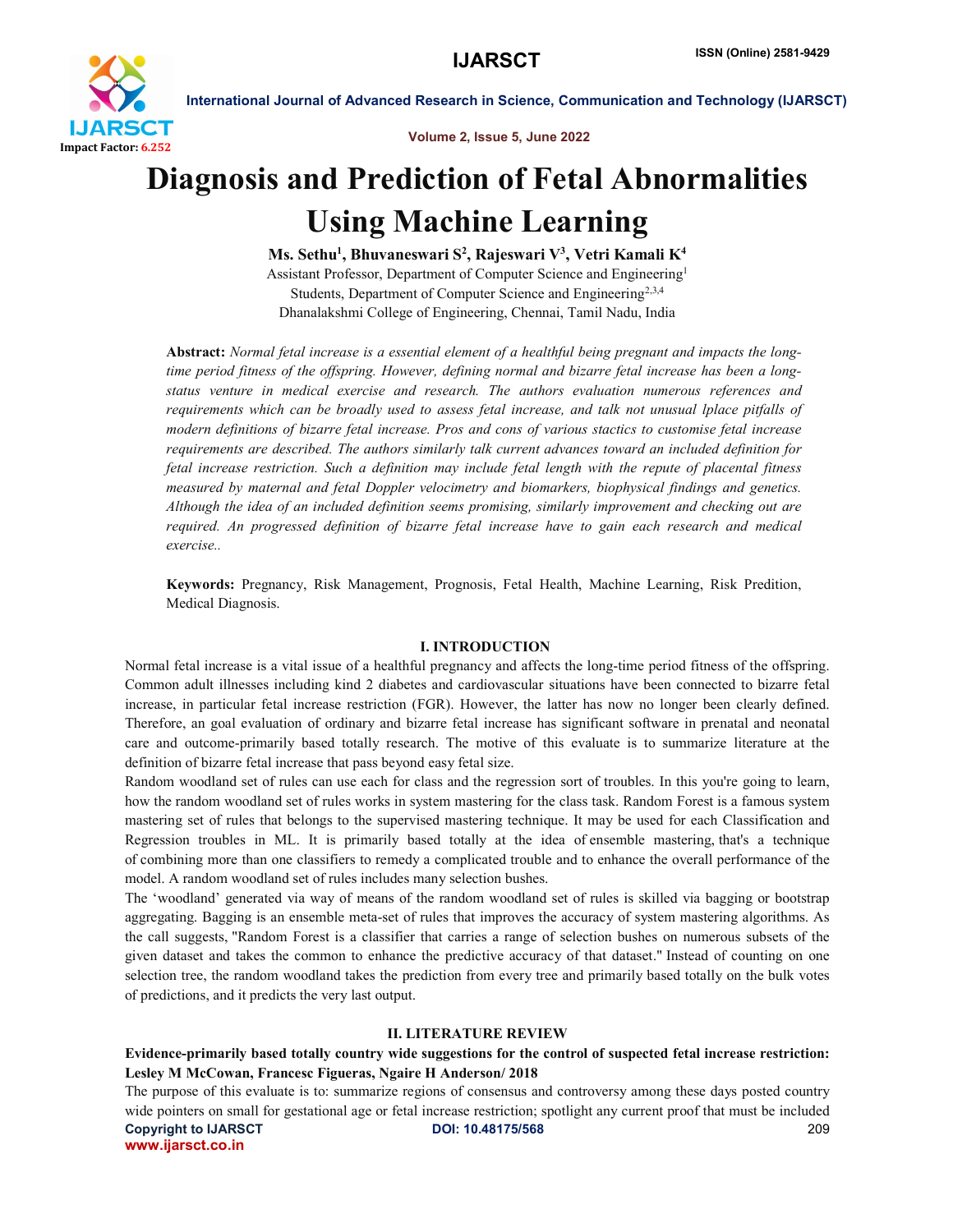

### Volume 2, Issue 5, June 2022

into currentpointers; and pick outdestinystudies priorities on this field.

Diagnosis and surveillance of late-onset fetal increase restrict FrancescFigueras<sup>1</sup>, Javier Caradeux<sup>2</sup>, Fatima Crispi<sup>2</sup>, Elisenda Eixarch<sup>2</sup>, Anna Peguero<sup>2</sup>, Eduard Gratacos /2017

By consensus, overdue fetal boomlimit is that diagnosed >32 weeks. This situation is mildly related to a betterdanger of perinatal hypoxic activities and suboptimal neurodevelopment. Histologically, it's milescharacterisedwith the aid of using the presence of uteroplacental vascular lesions (specifically infarcts), even though the occurrence of such lesions is decrease than in preterm fetal boomlimit. Screening techniques for fetal boomlimitwant to become aware of small toddlersafter which differentiate amongindividuals who are healthfuland peoplewho're pathologically small. First- or second-trimester screening techniquesoffer detection charges for overdue smallness for gestational age <50% for 10% of fake positives. Compared to clinically indicated ultrasonographywithinside the1/3 trimester, familiar screening triples the detection price of overdue smallness for gestational age.

Diagnosis and management of fetal growth restriction Juliana Gevaerd Martins<sup>1</sup>, Joseph R Biggio<sup>1</sup>, Alfred Abuhamad/ 2020

The reason of this Consult is to define an evidence-primarily based totally, standardized technique for the prenatal prognosis and control of fetal boomlimit. The guidelines of the Society for Maternal-Fetal Medicine are as follows: (1) we endorse that fetal boomlimit be described as an ultrasonographicexpected fetal weight or stomach circumference beneath the tenth percentile for gestational age (GRADE 1B); (2) we endorseusing population-primarily based totally fetal boom references (along withHadlock) in figuring out fetal weight percentiles (GRADE 1B); (3) we endorsein opposition tousing low-molecular-weight heparin for the only indication of prevention of recurrent fetal boomlimit (GRADE 1B); (4) we endorsein opposition tousingsildenafil or hobbylimit for in uteroremedy of fetal boomlimit (GRADE 1B); (5) we endorse that an in depth obstetrical ultrasound examination (contemporary procedural terminology code 76811) be finished with early-onset fetal boomlimit (<32 weeks of gestation) (GRADE 1B);

Growth charts and prediction of abnormal growth — what is known, what is not known and what is misunderstoodAnna Kajdy<sup>1</sup>, Jan Modzelewski<sup>1</sup>, Krzysztof Herman<sup>1</sup>, Katarzyna Muzyka-Placzynska<sup>1</sup>, Michal Rabijewski/ 2019

Assessment of fetal boom has ancriticalimpact on perinatal morbidity and mortality. To apprehend what device to pick outgreat for a given populace a simpleexpertiseof waysboom charts are advanced and used must be acquired. For this reason, this literature assessmentbecame performed.



Figure 1.Growth Stages of a Fetal

### III. ALGORITHMS USED

### 3.1 Random Forest Algorithm

- Random wooded area set of rules can use each for class and the regression type of problems. In this you're going to learn, how the random wooded area set of rules works in device gaining knowledge of for the class task.
- A random wooded areaset of rules includes many choice trees. The 'wooded area' generated through the random wooded areaset of rules is educated via bagging or bootstrap aggregating. Bagging is an ensemble meta-set of rules that improves the accuracy of device gaining knowledge of algorithms.

Copyright to IJARSCT DOI: 10.48175/568 210 www.ijarsct.co.in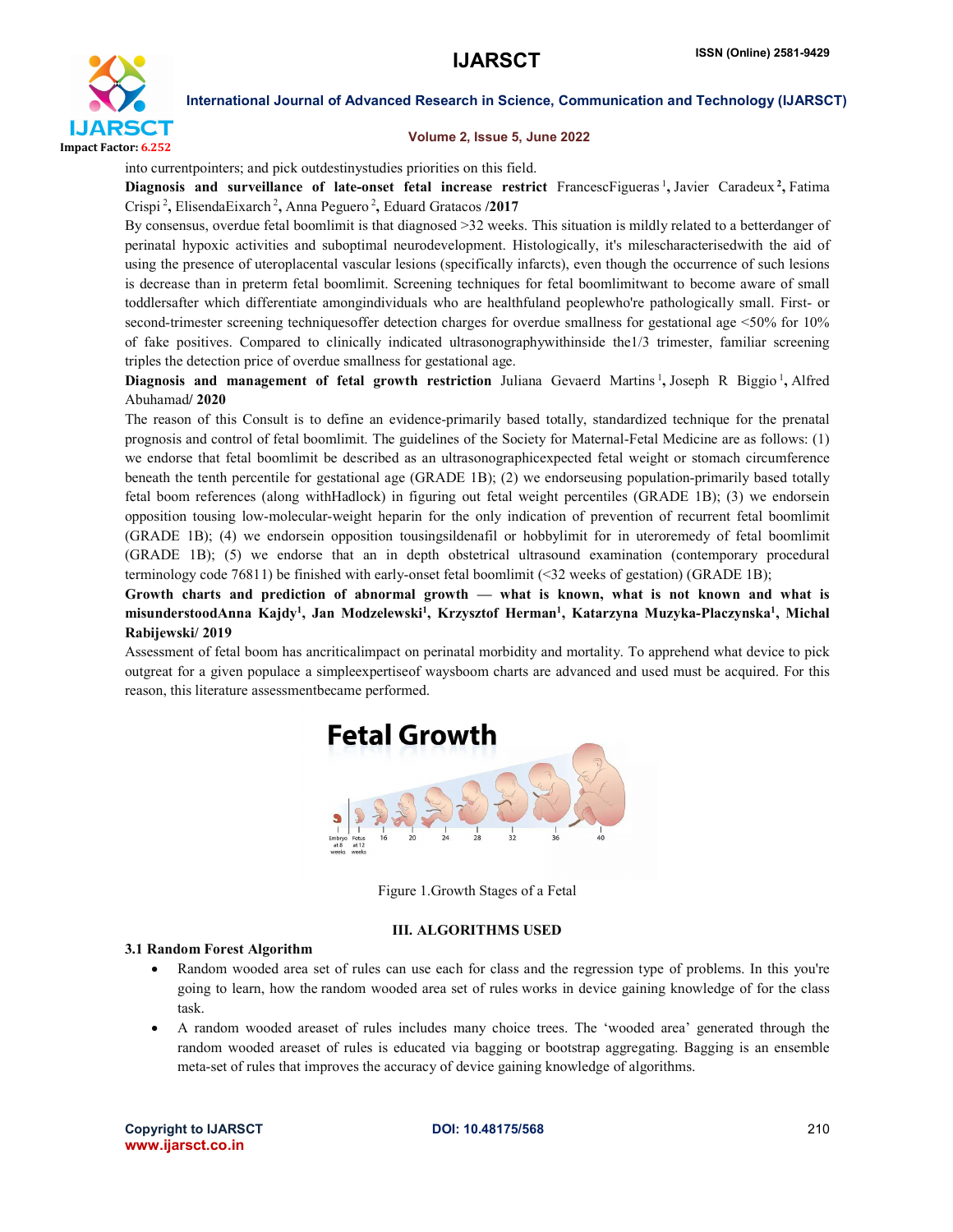



Figure 2: Structure of Random Forest Algorithm

### 3.2 KNN Algorithm

- K-Nearest Neighbour is one of thehandiest Machine Learning algorithms primarily based totally on Supervised Learning technique. K-NN set of rules assumes the similarity among the brand new case/facts and to be had instances and placed the brand new case into the class this is maximum much like the to be had categories. K-NN set of rules hops all of the to be had facts and classifies a brand new facts factor primarily based totally at the similarity.
- This manner whilst new facts seems then it may be effortlessly categorize dright into a properly suite class through the usage of K- NN set of rules. K-NN set of rules may be used for Regression in addition to for Classification however typically it's far used for the Classification problems.

### 3.3 Logistic Regression Algorithm

 Logistic regression is one of the maximum famous Machine Learning algorithms, which comes beneath neath the Supervised Learning technique. It is used for predicting the specific structured variable the use of a given set of unbiased variables. Logistic regression predicts the output of a specific structured variable. Therefore the final result sought to be a specific or discrete cost. It may be both Yes or No, zero or 1, proper or False, etc. however rather than giving the precise cost as zero and 1, it offers the probabilistic values which lie among zero and 1. Logistic Regression is a great deal much like the Linear Regression besides that how they may be used.

 Linear Regression is used for fixing Regression problems, whereas Logistic regression is used for fixing the class problems. In Logistic regression, rather than be coming a regression line, we match an "S" formed logistic feature, which predicts most values (zero or 1). The curve from the logistic feature shows the probability of something together with whether or not the cells are cancerous or now no longer, a mouse is overweight or now no longer primarily based totally on its weight, etc.



Figure 3: Logistic regression function

Copyright to IJARSCT DOI: 10.48175/568 211 www.ijarsct.co.in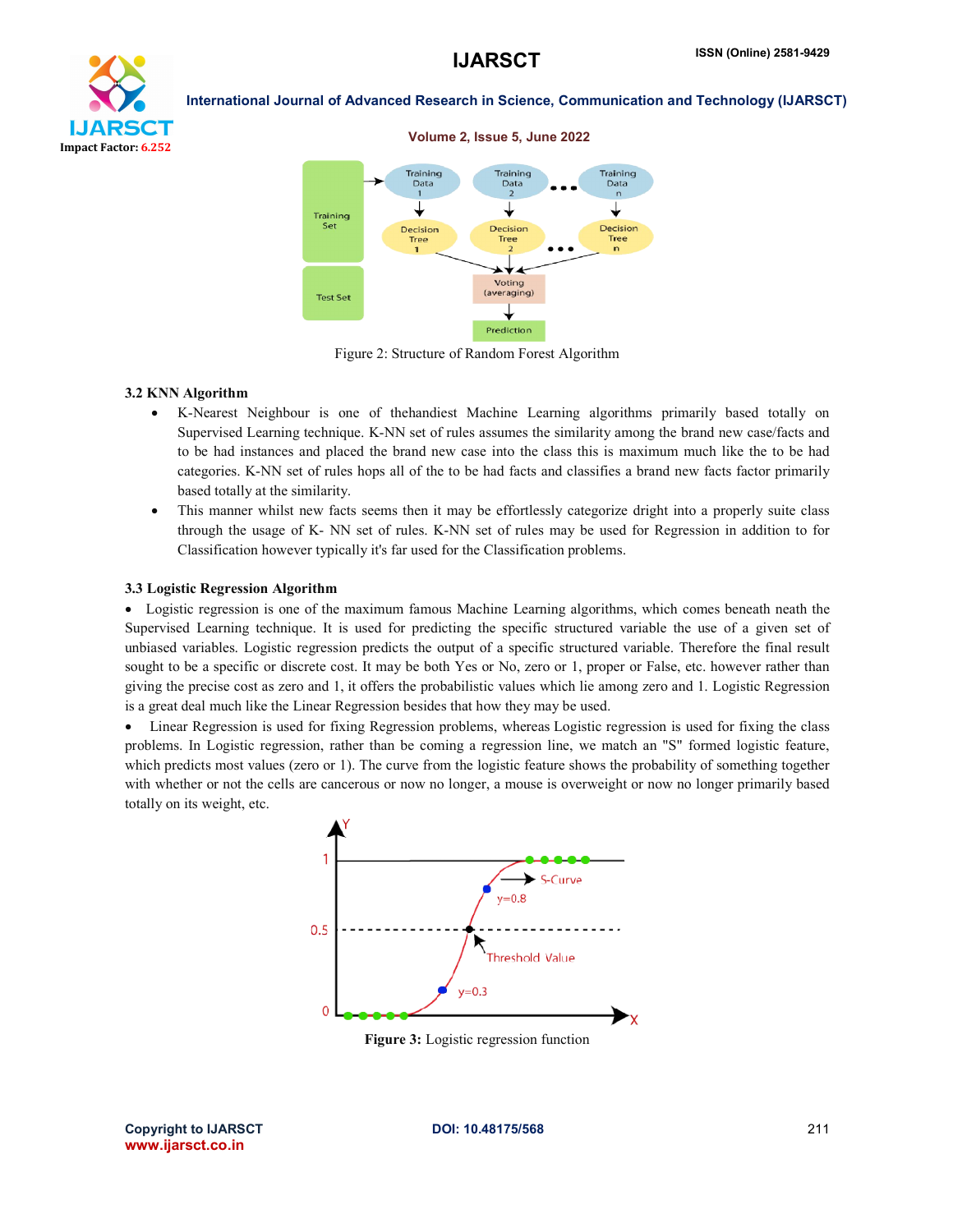

### Volume 2, Issue 5, June 2022

### IV. SYSTEM ARCHITECTURE



### Figure 3: Architecture diagram

These guidelines represent a desirable standard for the collection of data on availability following immunization to allow for comparability of data, and are recommended as an addition to data collected for the specific study question and setting. The guidelines are not intended to guide the primary reporting of FGR to a surveillance system or study monitor. Investigators developing a data collection tool based on these data collection guidelines also need to refer to the criteria in the case definition, which are not repeated in these guidelines.

### V. MULTIPLE DISEASES PREDICTION



### RESULT OF SAFER ZONE IN COVID 19



 $\begin{array}{|c|c|} \hline \rule{0.2cm}{1.1ex}\rule{0.2cm}{1.1ex}\rule{0.2cm}{1.1ex}\rule{0.2cm}{1.1ex}\rule{0.2cm}{1.1ex}\rule{0.2cm}{1.1ex}\rule{0.2cm}{1.1ex}\rule{0.2cm}{1.1ex}\rule{0.2cm}{1.1ex}\rule{0.2cm}{1.1ex}\rule{0.2cm}{1.1ex}\rule{0.2cm}{1.1ex}\rule{0.2cm}{1.1ex}\rule{0.2cm}{1.1ex}\rule{0.2cm}{1.1ex}\rule{0.2cm}{1.1ex}\rule{0.2cm}{1.1ex}\rule$  $\bullet$  370 Lightnin  $\land$  8  $\bigoplus$  4, 816  $\frac{126}{124}$ Figure 5: Safer zone in covid 19Copyright to IJARSCT DOI: 10.48175/568 212

 $\frac{u}{w}$  or  $\frac{1}{w}$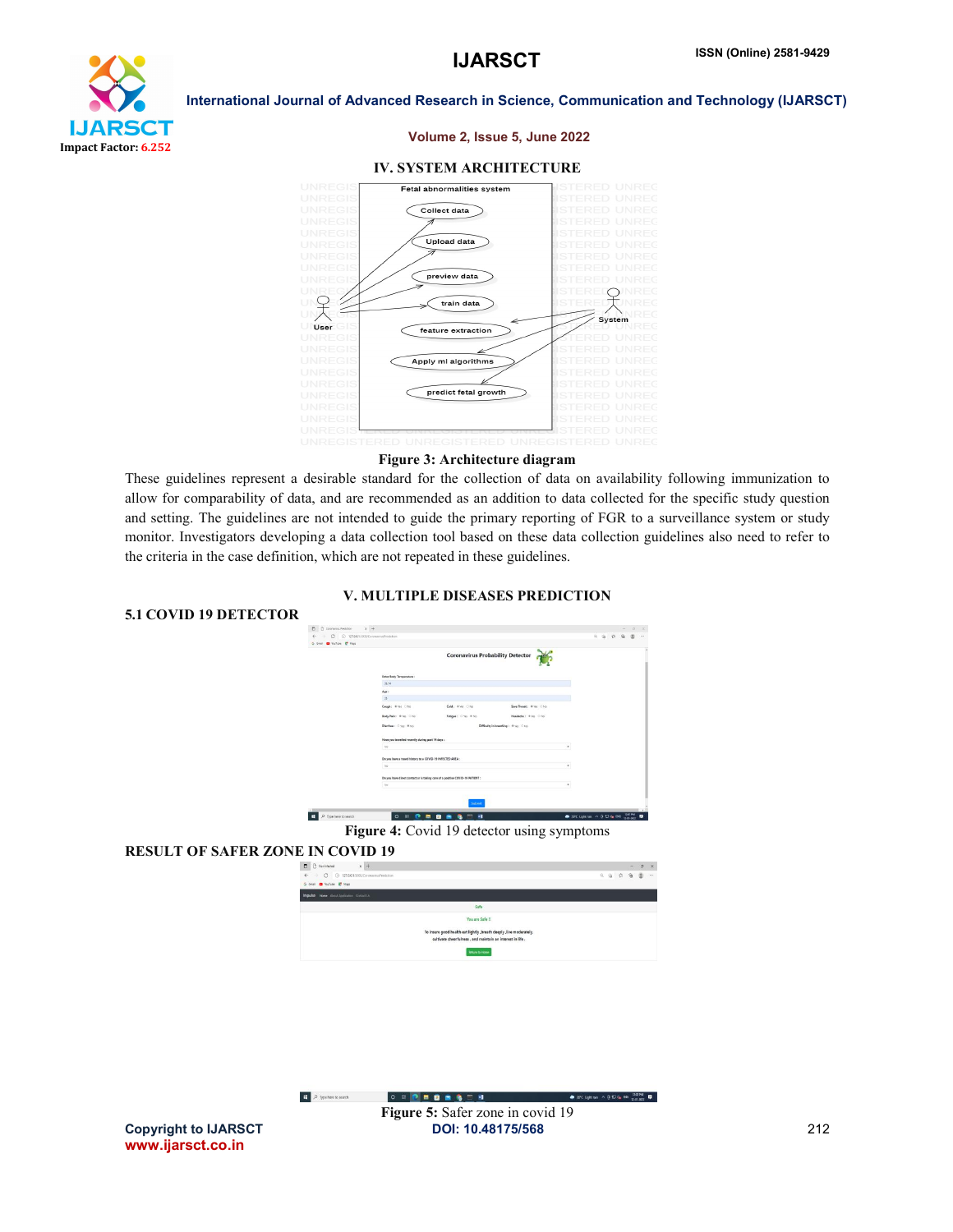# **IJARSCT** Impact Factor: 6.252

 International Journal of Advanced Research in Science, Communication and Technology (IJARSCT) Volume 2, Issue 5, June 2022





## PNEUMONIA DETECTOR

| Are you experiencing any of these symptoms<br>below (mark all those applicable)<br><b>Call Fester</b><br><b>Ca</b> Vamiling<br>Cold<br>Cough<br>Stomach Pain<br>Confusion<br>Are pain<br>Vision problem<br><b>Cal Headache</b><br>Muscle Pain<br>Inching<br>Depression<br><b>Cal Soventing</b><br><b>Shoulder</b> pain<br>Next<br><b>Tal Nassex</b><br>State Mack<br>Low heartboat<br>Dry mouth |                   |                | <b>Medical Condition Prediction</b> |                       |  |  |  |
|-------------------------------------------------------------------------------------------------------------------------------------------------------------------------------------------------------------------------------------------------------------------------------------------------------------------------------------------------------------------------------------------------|-------------------|----------------|-------------------------------------|-----------------------|--|--|--|
|                                                                                                                                                                                                                                                                                                                                                                                                 | 30                |                |                                     |                       |  |  |  |
|                                                                                                                                                                                                                                                                                                                                                                                                 |                   |                |                                     |                       |  |  |  |
|                                                                                                                                                                                                                                                                                                                                                                                                 |                   |                |                                     |                       |  |  |  |
|                                                                                                                                                                                                                                                                                                                                                                                                 |                   |                |                                     |                       |  |  |  |
|                                                                                                                                                                                                                                                                                                                                                                                                 |                   |                |                                     |                       |  |  |  |
|                                                                                                                                                                                                                                                                                                                                                                                                 |                   |                |                                     |                       |  |  |  |
|                                                                                                                                                                                                                                                                                                                                                                                                 |                   |                |                                     |                       |  |  |  |
|                                                                                                                                                                                                                                                                                                                                                                                                 |                   |                |                                     |                       |  |  |  |
|                                                                                                                                                                                                                                                                                                                                                                                                 |                   |                |                                     |                       |  |  |  |
|                                                                                                                                                                                                                                                                                                                                                                                                 | <b>Cheer Pain</b> | <b>Yawning</b> | Low breath                          | <b>Steel prospare</b> |  |  |  |
| Swelling<br><b>Fatigue</b><br><b>Urins Blood</b><br>Skin rads                                                                                                                                                                                                                                                                                                                                   |                   |                |                                     |                       |  |  |  |
| <b>Rock Pain</b><br><b>Painful Bound members</b>                                                                                                                                                                                                                                                                                                                                                |                   |                |                                     |                       |  |  |  |

Figure 7: Pneumonia detector using symptoms

## RESULT OF PNEUMONIA DETECTOR



| D Type here to search | $0 \equiv 0 \equiv 0 \equiv 0 \equiv 0 \equiv 1.4$ |                                        | $\bullet$ 370 lightnin $\land$ $\theta$ 12 da 040 lineway $\blacksquare$ |
|-----------------------|----------------------------------------------------|----------------------------------------|--------------------------------------------------------------------------|
|                       |                                                    | Figure 8: Result of pneumonia detector |                                                                          |

## CHRONIC KIDNEY DISEASE DETECTOR

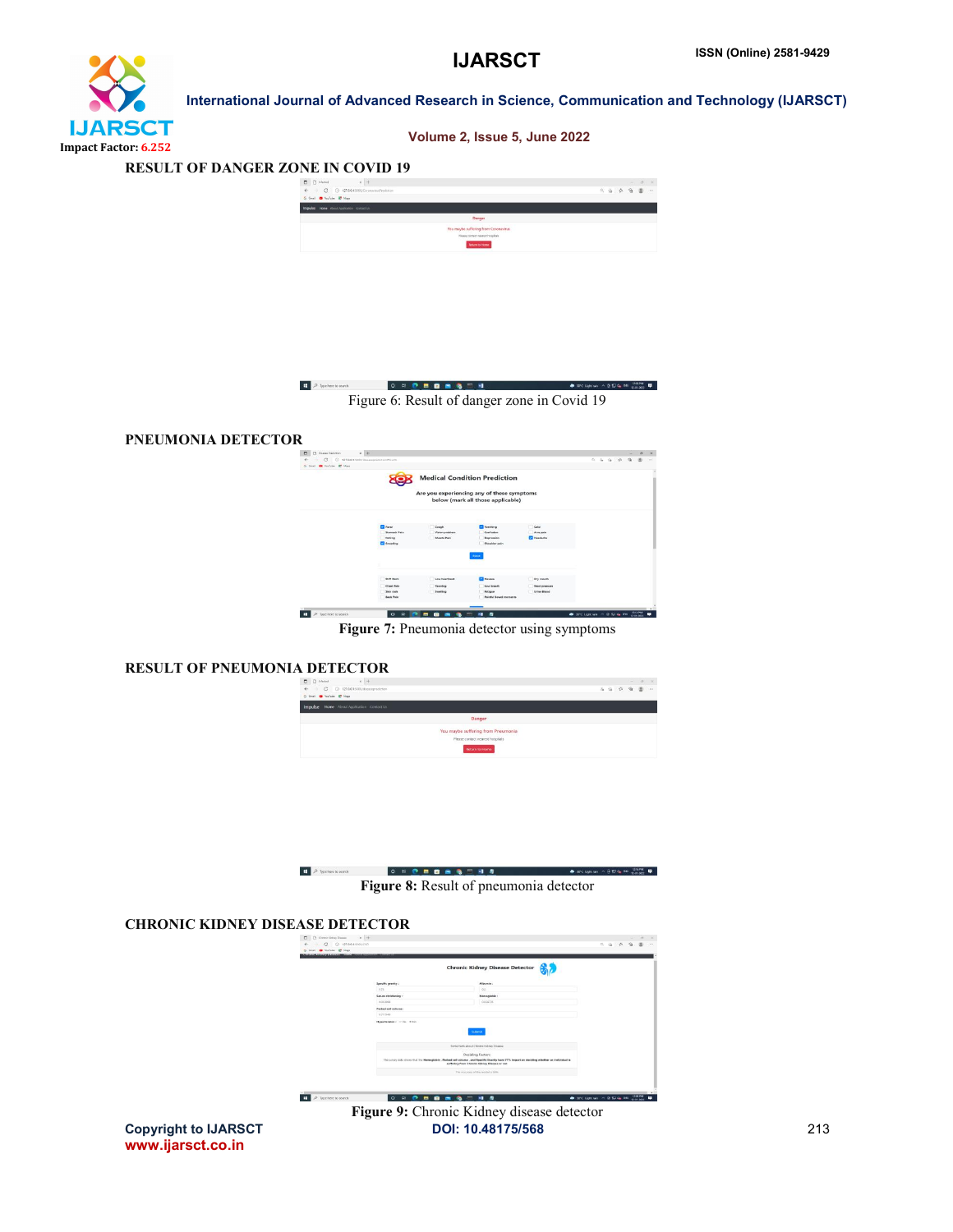



### RESULT OF DANGER ZONE IN CHRONIC KIDNEY DISEASE





## RESULT OF SAFER ZONE IN CHRONIC KIDNEY DISEASE

| $X +$                                                                                                                               |  |  |  |  |
|-------------------------------------------------------------------------------------------------------------------------------------|--|--|--|--|
| $\leftarrow$ $\circ$ $\circ$ 127,88,1500,000                                                                                        |  |  |  |  |
| G Small I Voullable 127 Maps                                                                                                        |  |  |  |  |
| Impulse Home About Application Contact Us                                                                                           |  |  |  |  |
| Safe                                                                                                                                |  |  |  |  |
| You are Safe !!                                                                                                                     |  |  |  |  |
| To insure good health eat lightly , breath deeply , live moderately,<br>cultivate cheerfulness . and maintain an interest in life . |  |  |  |  |
| <b><i><u>Detail to Forme</u></i></b>                                                                                                |  |  |  |  |
|                                                                                                                                     |  |  |  |  |
|                                                                                                                                     |  |  |  |  |

 $\begin{tabular}{|c|c|} \hline \quad \quad & \quad \quad & \quad \quad & \quad \quad & \quad \quad \\ \hline \quad \quad & \quad \quad & \quad \quad & \quad \quad & \quad \quad \\ \hline \quad \quad & \quad \quad & \quad \quad & \quad \quad \\ \hline \end{tabular}$ Figure 11: Safer Zone in Chronic kidney disease

### HEART DISEASE DETECTOR



Copyright to IJARSCT DOI: 10.48175/568 214 www.ijarsct.co.in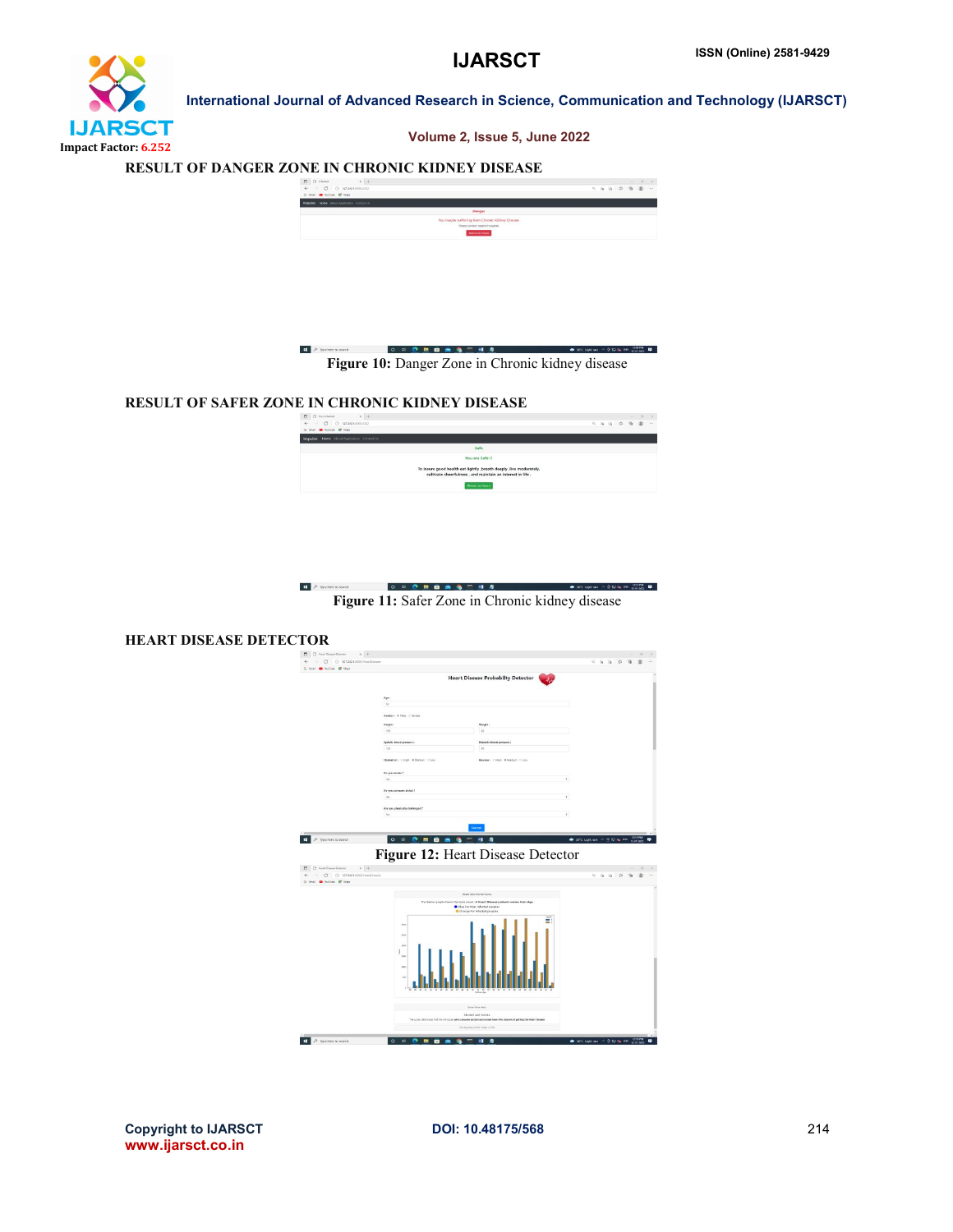

Volume 2, Issue 5, June 2022

### RESULT OF SAFER ZONE IN HEART DISEASE DETECTOR

| $\times$ +<br>$\Box$ $\Box$ has infected                                                                                                                                                                                                                                                                                                                                                                                |                                                                                                                                 |                 | $- 0 \times$ |
|-------------------------------------------------------------------------------------------------------------------------------------------------------------------------------------------------------------------------------------------------------------------------------------------------------------------------------------------------------------------------------------------------------------------------|---------------------------------------------------------------------------------------------------------------------------------|-----------------|--------------|
| $\leftarrow$ $\rightarrow$ $\left.$ $\right$ $\right.$ $\odot$ $\left.$ $\right.$ $\left.$ $\left.$ $\right.$ $\left. \right.$ $\left. \right.$ $\left. \right.$ $\left. \right.$ $\left. \right.$ $\left. \right.$ $\left. \right.$ $\left. \right.$ $\left. \right.$ $\left. \right.$ $\left. \right.$ $\left. \right.$ $\left. \right.$ $\left. \right.$ $\left. \right.$ $\left. \right.$ $\left. \right.$ $\left.$ |                                                                                                                                 | $- 0.0101010 -$ |              |
| G Grat @ YouTube @ Maps                                                                                                                                                                                                                                                                                                                                                                                                 |                                                                                                                                 |                 |              |
| Impulse Hune About Application Contact Us                                                                                                                                                                                                                                                                                                                                                                               |                                                                                                                                 |                 |              |
|                                                                                                                                                                                                                                                                                                                                                                                                                         | Safe                                                                                                                            |                 |              |
|                                                                                                                                                                                                                                                                                                                                                                                                                         | You are Safe !!                                                                                                                 |                 |              |
|                                                                                                                                                                                                                                                                                                                                                                                                                         | To insure good health eat lightly ,breath deeply ,live moderately,<br>cultivate cheerfulness, and maintain an interest in life. |                 |              |
|                                                                                                                                                                                                                                                                                                                                                                                                                         | <b>Belton to Home</b>                                                                                                           |                 |              |
|                                                                                                                                                                                                                                                                                                                                                                                                                         |                                                                                                                                 |                 |              |
|                                                                                                                                                                                                                                                                                                                                                                                                                         |                                                                                                                                 |                 |              |
|                                                                                                                                                                                                                                                                                                                                                                                                                         |                                                                                                                                 |                 |              |
|                                                                                                                                                                                                                                                                                                                                                                                                                         |                                                                                                                                 |                 |              |
|                                                                                                                                                                                                                                                                                                                                                                                                                         |                                                                                                                                 |                 |              |
|                                                                                                                                                                                                                                                                                                                                                                                                                         |                                                                                                                                 |                 |              |

 $0.00000000000$  $\mathbf{H}$   $\mathbf{P}$  Type here to search 

Figure 13: Safer zone in Heart disease

### RESULT OF DANGER ZONE IN HEART DISEASE DETECTOR

| $\times$ +<br>C)<br>n.<br>Infantasi                                           |                                     |  |  | $\sim$   | $\alpha$ |        |
|-------------------------------------------------------------------------------|-------------------------------------|--|--|----------|----------|--------|
| C 127.0.0.15000/HeartDisease<br>$\mathcal{C}$                                 |                                     |  |  | 日志 白 白 面 |          | $\sim$ |
| G Snall @ YouTube @ Maps                                                      |                                     |  |  |          |          |        |
| <b>Impulse Home</b> About Application Custod Us                               |                                     |  |  |          |          |        |
| Danger                                                                        |                                     |  |  |          |          |        |
| You maybe suffering from Heart Disease                                        |                                     |  |  |          |          |        |
| Please contact nearest hospitals                                              |                                     |  |  |          |          |        |
| <b>Between To Figure</b>                                                      |                                     |  |  |          |          |        |
|                                                                               |                                     |  |  |          |          |        |
|                                                                               |                                     |  |  |          |          |        |
|                                                                               |                                     |  |  |          |          |        |
|                                                                               |                                     |  |  |          |          |        |
|                                                                               |                                     |  |  |          |          |        |
|                                                                               |                                     |  |  |          |          |        |
|                                                                               |                                     |  |  |          |          |        |
|                                                                               |                                     |  |  |          |          |        |
|                                                                               |                                     |  |  |          |          |        |
|                                                                               |                                     |  |  |          |          |        |
|                                                                               |                                     |  |  |          |          |        |
|                                                                               |                                     |  |  |          |          |        |
|                                                                               |                                     |  |  |          |          |        |
| $\Omega$<br>Type here to search<br>$\circ$<br>$\frac{1}{2}$<br>$\bullet$<br>п | 2010 Spheran - 0.12 de 1992 1322 PM |  |  |          |          | ٠      |
|                                                                               |                                     |  |  |          |          |        |
| Figure 14: Danger Zone in Heart disease                                       |                                     |  |  |          |          |        |

### VI. CONCLUSION

Finally, after appearing all of the steps had to get the outcomes from instruction to preprocessing to feature engineering and subsequently appearing the models( SVM, random forest, logistic regression and naive bayes) the authors have concluded that the version which plays the pleasant out of a lot of these is the logistic regression version with 99.5 percentage accuracy.

### VII. FUTURE SCOPE

- As There is lots of Opportunity of development on this primarily based Totally of this statics as present day actual Time statics may be gathered which may be used to check all of the special fashions which are present and to create a brand new Accuracy Primarly Based totally on this.
- Another Thing that may be carried out is to check the Version made through the Authors and Additionally Create a Assessment on the Brand New Statics this is There.
- The Statics Series could take a Long Term as a Result until Then More than one Instances the Statistics Need to be gathered from the Special Sources.

### **REFERENCES**

- [1]. Ali Gholipour, EstroffJudyA, BarnewoltCarolE, Connolly SusanA, Warfield SimonK. Fetal brain volumetry through MRI volumetric reconstruction and segmentation. Int. J. Comput. Assist. Radiol. Surg. 2011;6(3):329–39.
- [2]. Anton-Rodriguez J. M, Peter Julyan, Ibrahim Djoukhadar, David Russell, D. Gareth Evans, Alan Jackson, and

Copyright to IJARSCT DOI: 10.48175/568 215 www.ijarsct.co.in